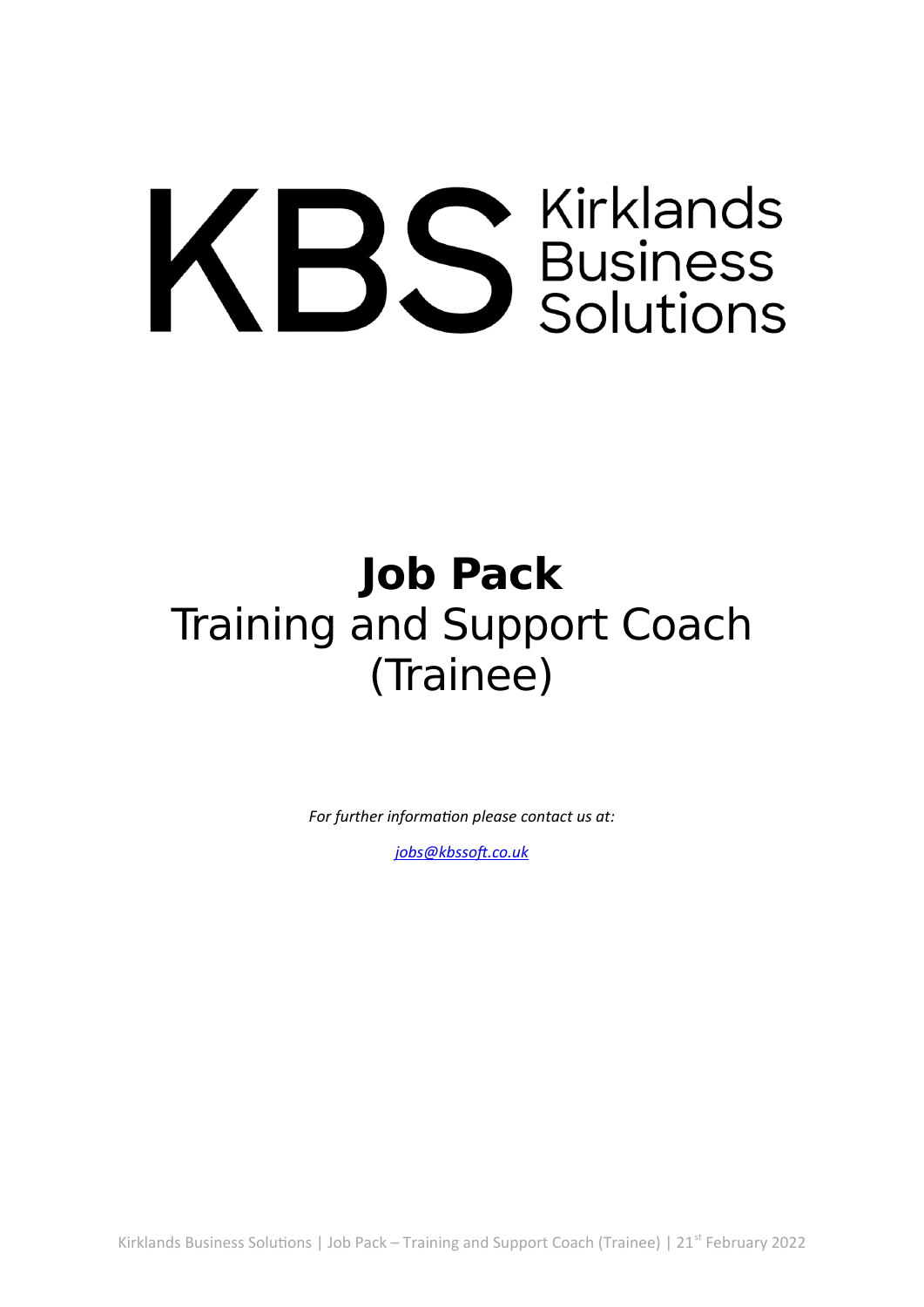## Contents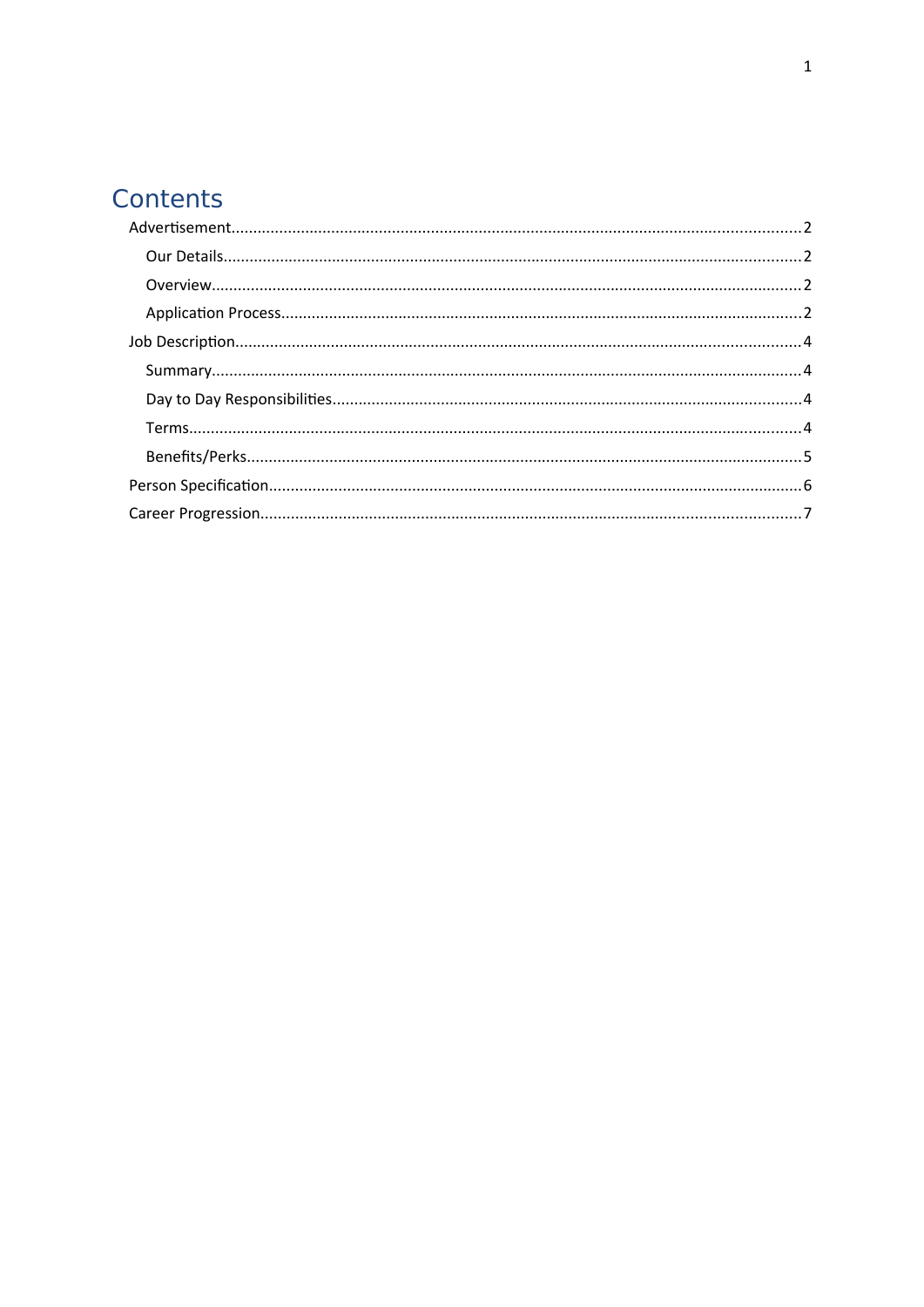#### <span id="page-2-0"></span>**Advertisement**

*A varied role for a compliance software company within an energetic and friendly team. No compliance or software experience needed, full training given.*

#### <span id="page-2-1"></span>Our Details

| Employer:           | Kirklands Business Solutions                                                  |  |  |
|---------------------|-------------------------------------------------------------------------------|--|--|
| Location:           | Perth based company, role can be carried out remotely anywhere in<br>Scotland |  |  |
| <b>Key Contact:</b> | Calum Fleming, Training & Support Manager                                     |  |  |

#### <span id="page-2-2"></span>Overview

Kirklands Business Solutions is a market leader in Anti Money Laundering compliance, offering a range of services through our brand, AMLHub. We are a passionate, innovative and fast-growing company who are looking to expand our team of training and support staff.

We are proud of our team and feel strongly that personality and being a team player are more important than the experience you may have. We have worked to create a welcoming environment and this role has potential for someone who wants to carve a career in an emerging market with lots of opportunities for career progression.

Although based in Perth, this role is suited to any individual who has a reliable internet connection, can communicate effectively on camera, and can bring a wealth of enthusiasm. We want to find the perfect candidate who enjoys helping people, has lots of energy and is willing to work dynamically across the range of services and training we offer clients. The ideal candidate will have experience delivering training, preparing materials, managing their own diaries and possess strong computer skills. A large part of the work is very detail orientated and requires a keen eye for checking over work to a high standard.

You must be confident with problem-solving and lateral thinking in response to customer questions, and have the stamina to be consistently engaging whilst delivering training via video-conferencing. You should also have an interest in either software, compliance, or training and development. Candidates with prior experience in delivering online training and/or training others in software (professionally or as a volunteer) are desirable.

This role is for a trainee, with the expectation to move to a full team member position after 6 months of being in post. You need no prior knowledge of compliance or Anti-Money Laundering (AML) legislation to apply, we will provide full training in house to prepare you for training others. As we grow, opportunities will arise for advancement into roles such as Team Leader and Training and Support Co-ordinators.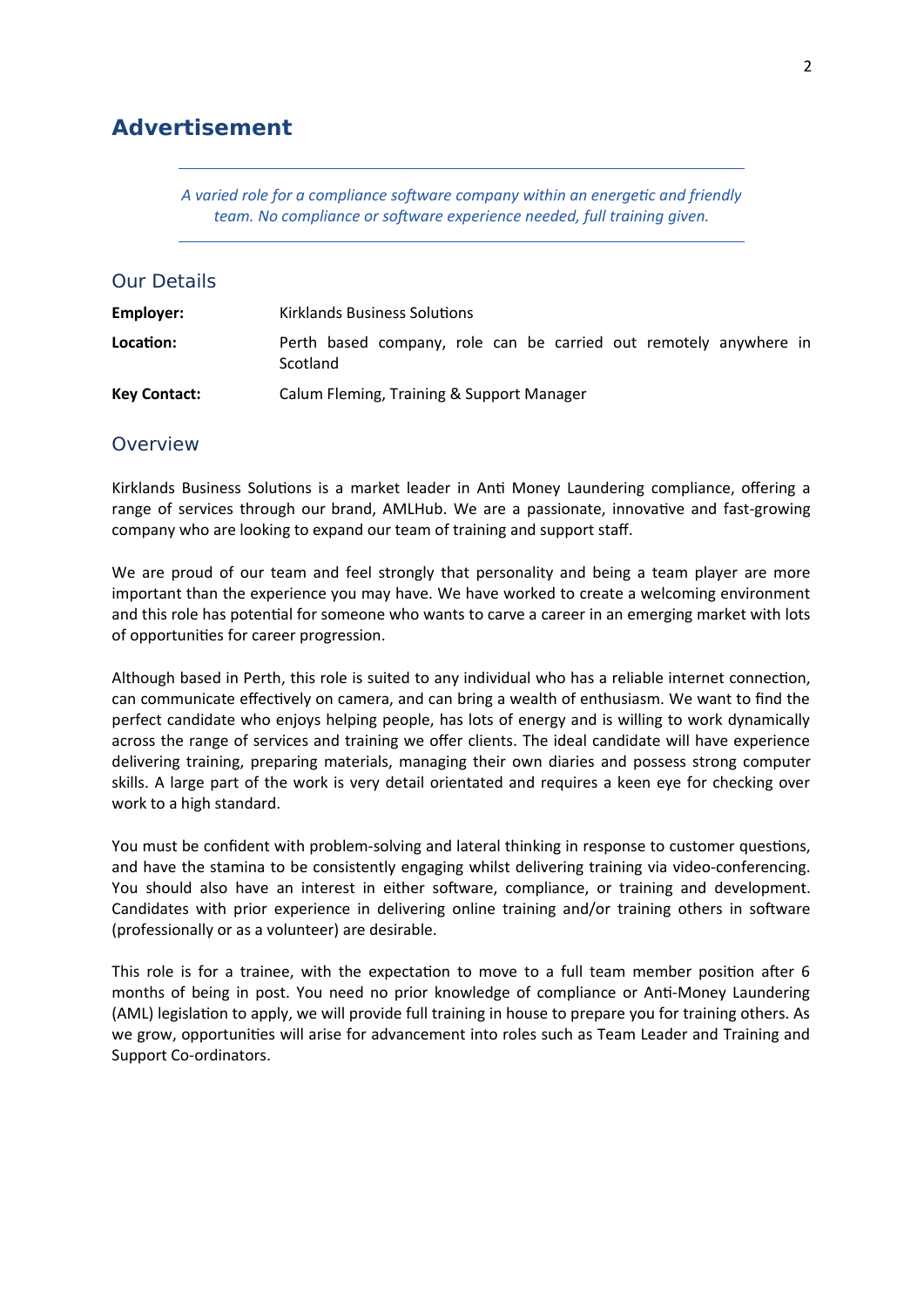#### <span id="page-3-0"></span>Application Process

Please email [jobs@kbssoft.co.uk](mailto:jobs@kbssoft.co.uk) with a covering letter and CV (please send this as a single PDF containing both) responding to the person specification including why you think you might be a good fit for our company. We actively encourage you to tell us a bit about yourself and will be delighted to receive applications which stand out.

Candidates will be invited to attend a short initial interview over Zoom, with successful candidates being invited to a second, more detailed interview. In the interview you should be prepared to: answer questions related to the person specification; present a short training session on a preprepared topic; and demonstrate, through a practical exercise we will set, your ability to learn quickly. Full details will be sent in advance to candidates.

The closing date for applications is **Friday the 11th of March 2022**, with interviews expected to take place during the two weeks that follow. Our aim is for contracts to be signed and all new starts to begin at the start of May at the latest.

*We politely ask that for this role recruitment agencies do not contact us. Due to the large volume of calls we receive from recruitment agencies any agency ignoring this message will, unfortunately, be removed from our potential supplier list.*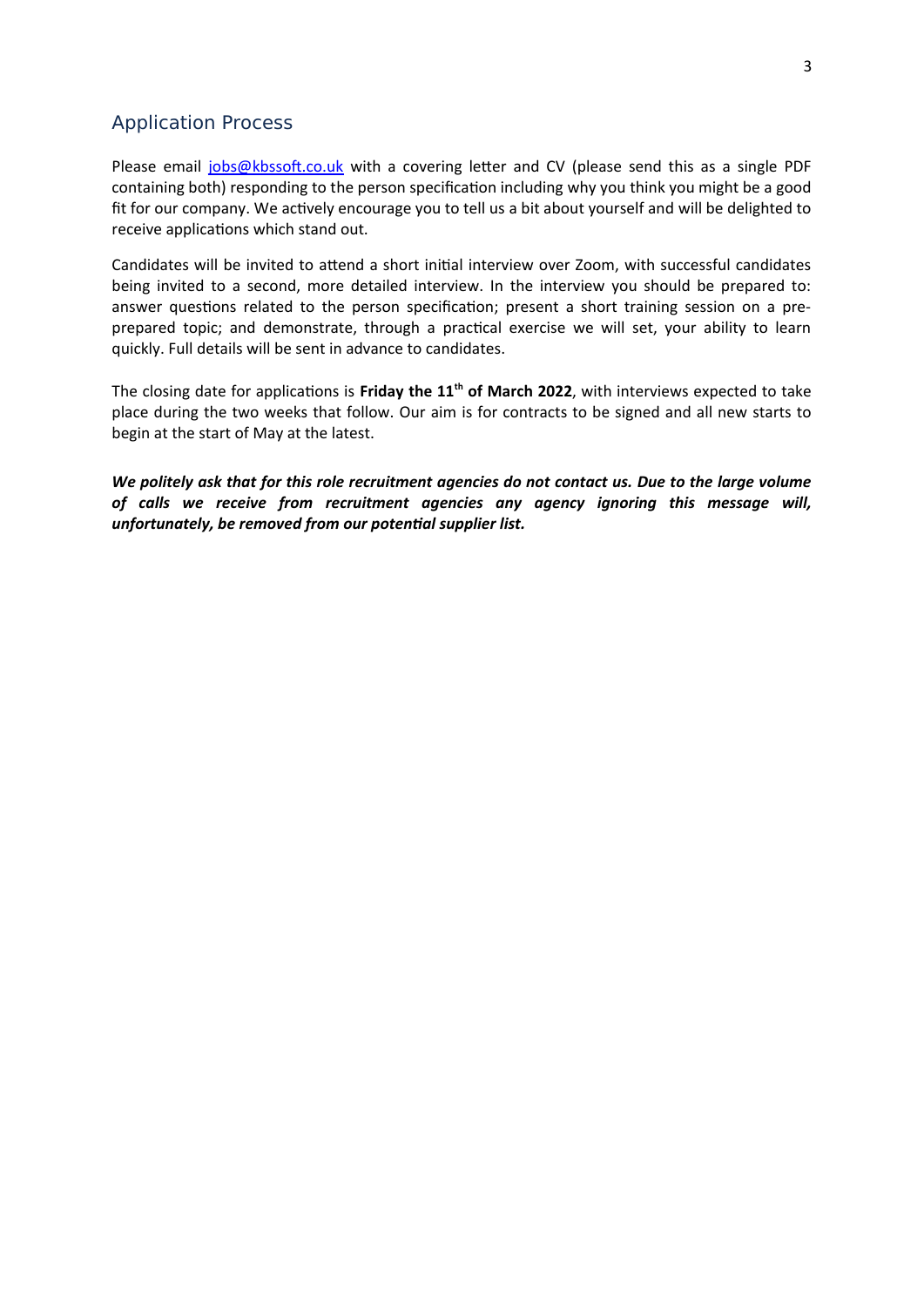#### <span id="page-4-1"></span><span id="page-4-0"></span>**Job Description** Summary

As a Training and Support Coach, you will have three distinct roles within the organisation, and your time will be split amongst them depending on demand. Each role should develop your skills and cross-pollinate from one to the next to give you a well-rounded skillset and a varied working week.

**Training** – Training new and existing users on how to use our extensive software offerings as well as delivering compliance training through courses, webinars and e-learning. You will be assigned clients and/or sessions and be expected to liaise with key stakeholders to arrange training. You will complete some preparatory work ahead of the sessions, record attendance and compile session notes as well as follow up communication for feedback and further sales opportunities.

**Helpdesk** – We operate a support helpdesk for all of our software users and also receive external enquiries related to compliance matters. You will share a workload of support queries with colleagues, assisting clients and escalating issues where appropriate. You will also assist with the creation and maintenance of our knowledge base help articles.

**Support** – We support clients in being AML compliant in a variety of ways and offer more direct support for their firm/business. You will work with clients to implement best practices, assist with onboarding procedures, and attend meetings with key stakeholders to assist with the delivery of compliance throughout their firm. You will be working directly with the end-clients of our firms, conducting Customer Due Diligence/Know Your Client (CDD/KYC) duties for firms. This area of work requires impeccable attention to detail and will form the largest part of your work day to day.

There may occasionally be a requirement to present in person around the UK as well as attend some in person training/events yourself. This will be a very small part of the role and travel/accommodation will be covered where necessary.

You will be liaising with a number of teams within the business - from software development to accounts to IT Support - in order to ensure newly onboarding customers have the highest level of customer experience possible. Often you will be responsible for connecting many different strands of our business to our customers as you will have such a high amount of contact time directly with clients. Support is always available and provided, but you will be required to confidently communicate across teams and often with leadership within our client's business.

#### <span id="page-4-2"></span>Day to Day Responsibilities

- Delivering live and interactive training sessions to both new and existing clients
- Providing punctual support and advice to staff of client firms both on AML legislation and the functioning of our AML software
- Assisting client firms with AML procedures including CDD/KYC onboarding
- Keeping an accurate and up-to-date calendar of all training and coaching appointments
- Liaising with clients to agree timetables for training
- Building and maintaining trusting and effective relationships with staff of client firms
- Building and maintaining internal and external support documentation
- Keeping up to date with our software and new features
- Building and maintaining an in-depth knowledge of AML/Compliance legislation
- Contributing to the development of our software and processes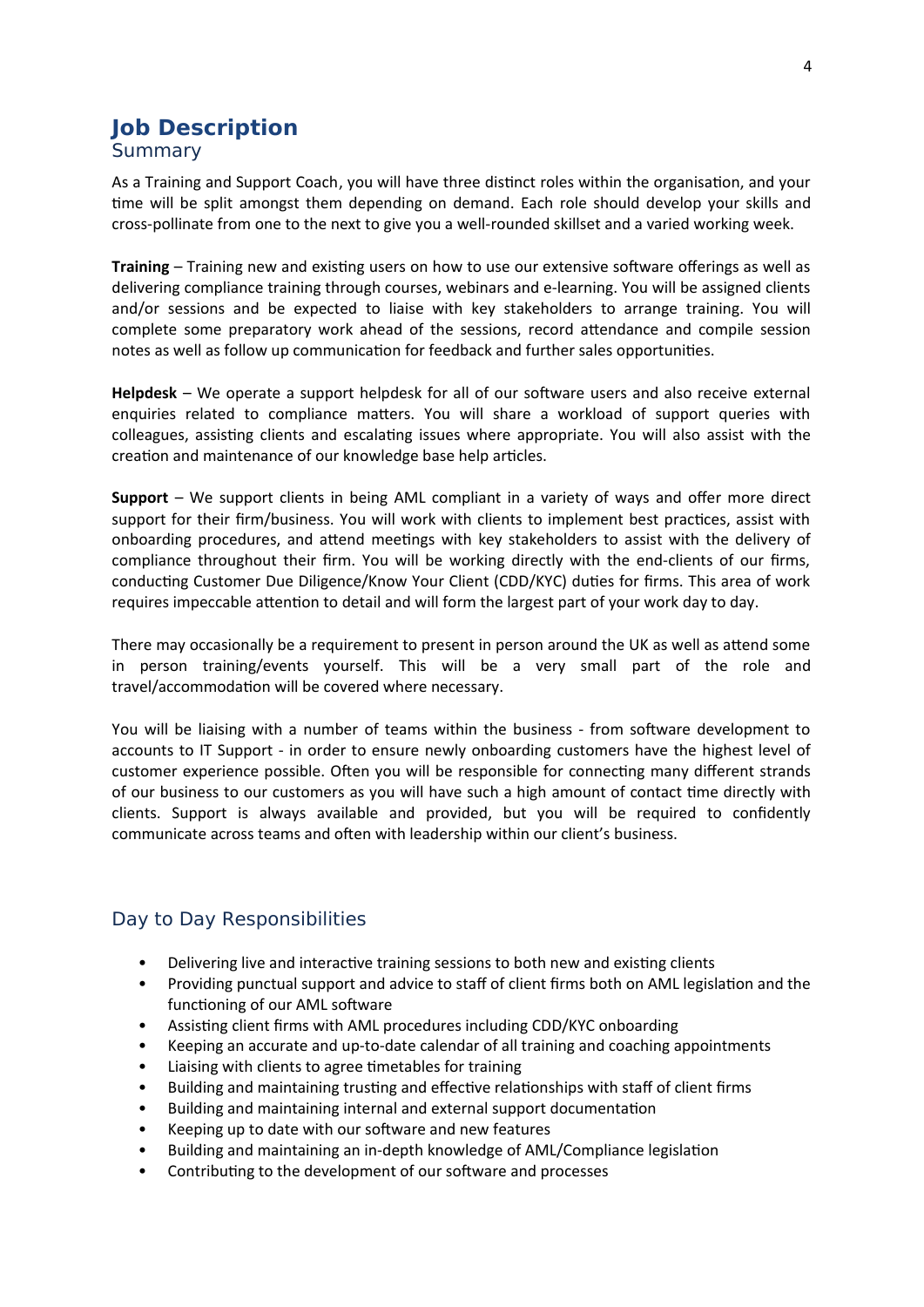#### <span id="page-5-0"></span>Terms

| <b>Job Title:</b>        | Training and Support Coach (Trainee)                                   |
|--------------------------|------------------------------------------------------------------------|
| <b>Working Time:</b>     | Mon-Fri   09:00 -17:00                                                 |
| <b>Contract Type:</b>    | Full Time (40hrs/week) and Temporary   Permanent post traineeship      |
| <b>Renumeration:</b>     | £21,000   £26,000-£32,000 post traineeship                             |
| Location:                | <b>Remote Working</b>                                                  |
| <b>Travel Required:</b>  | Occasionally                                                           |
| <b>Reports to:</b>       | Training Co-ordinator/Training Manager                                 |
| <b>Flexible Working:</b> | Flexi-time available, occasional weekend/evening work may be required. |

#### <span id="page-5-1"></span>Benefits/Perks

- Competitive salary with progression opportunities
- Company pension scheme
- 36 Days holiday per year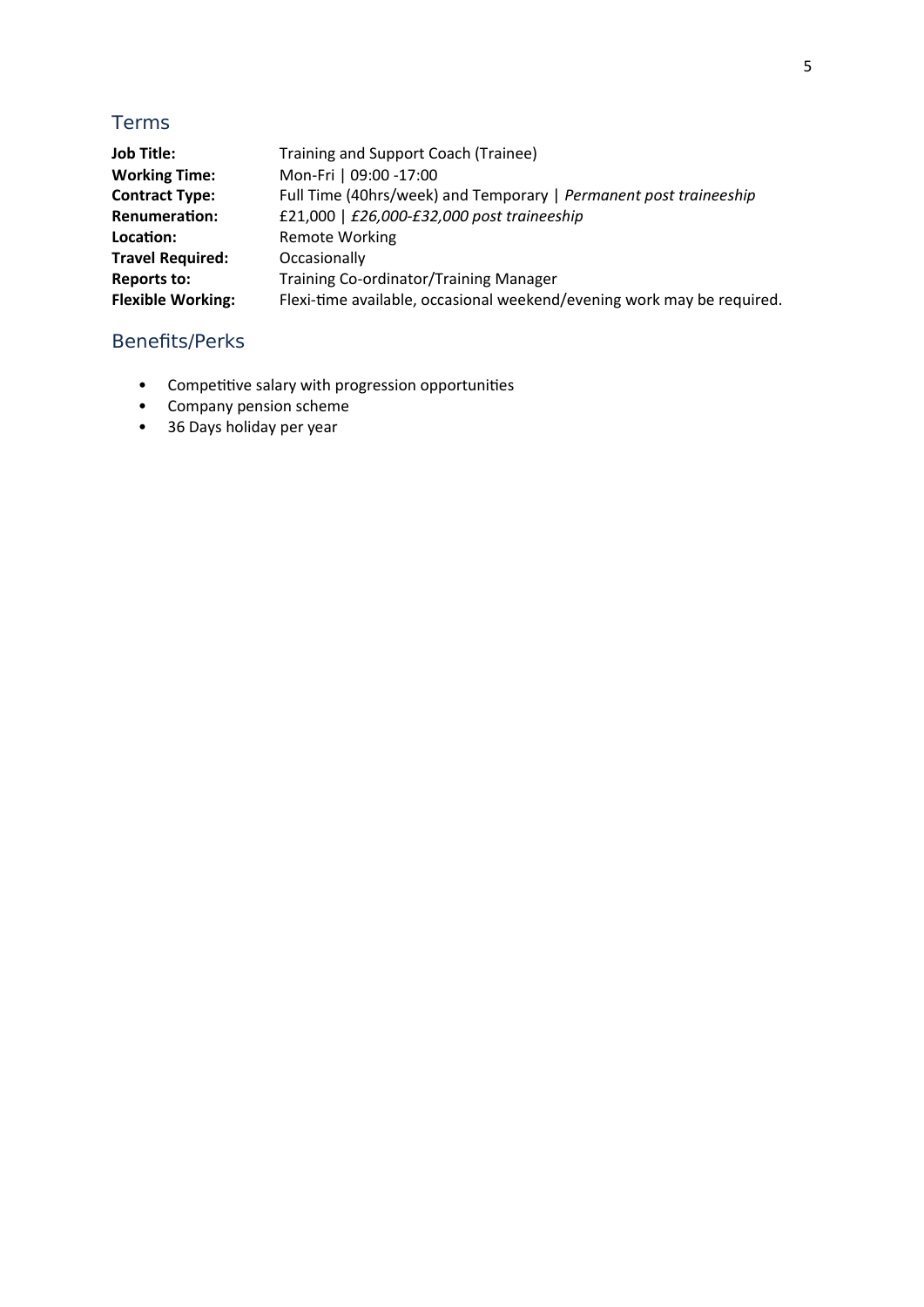### <span id="page-6-0"></span>**Person Specification**

| <b>SKILLS AND ATTRIBUTES</b>                                      | <b>ESSENTIAL</b> | <b>DESIRABLE</b> |
|-------------------------------------------------------------------|------------------|------------------|
| Positive attitude, energetic and a team player                    | V                |                  |
| Excellent written and verbal communication                        | V                |                  |
| Self-motivated and impeccably organised                           | V                |                  |
| Rapid learning capabilities                                       | V                |                  |
| Excellent attention to details and accuracy                       | V                |                  |
| Strong IT skills                                                  | V                |                  |
| Ability to break down and explain complex information effectively | V                |                  |
| Honest, trustworthy and respectful of confidential information    | ν                |                  |
| Happy working in a flexible SME environment                       |                  |                  |

| <b>EDUCATION AND QUALIFICATIONS</b>       | <b>ESSENTIAL</b> | <b>DESIRABLE</b> |
|-------------------------------------------|------------------|------------------|
| HNC/Level 4 Qualification or higher       |                  |                  |
| <b>Training or Coaching Qualification</b> |                  |                  |
| AML training or qualification             |                  |                  |

| <b>EXPERIENCE AND KNOWLEDGE</b>                                  | <b>ESSENTIAL</b> | <b>DESIRABLE</b> |
|------------------------------------------------------------------|------------------|------------------|
| Provision of training or coaching (formal or informal) to others | ν                |                  |
| Training others in the use of software applications              |                  | v                |
| Experience working in the Legal or Financial Sector              |                  |                  |
| Experience of using online applications/software                 | ν                |                  |
| Knowledge of Anti-Money Laundering Practice/Guidance             |                  |                  |
| Experience working on a helpdesk                                 |                  | ν                |
| Customer Due Diligence or Know Your Client knowledge             |                  |                  |